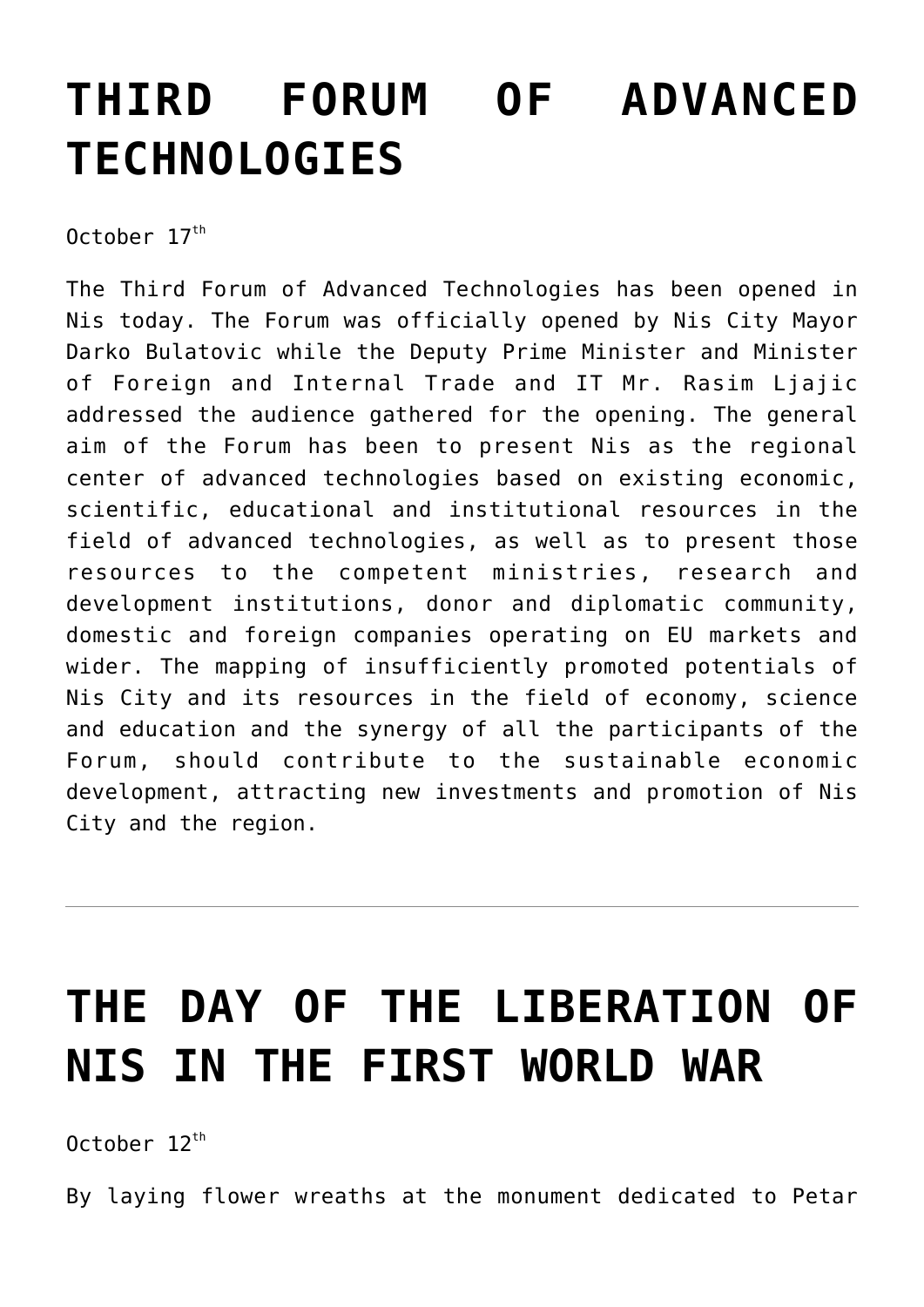Bojovic and by holding memorial service for the victims of the Bulgarian occupation, City of Nis marked the anniversary of the liberation in the First World War. The flower wreaths were laid by Nis City Mayor Darko Bulatovic and Nis City Assembly President Rade Rajkovic as well as the delegations of Nisava Administrative District, Police Forces, Serbian Army and the the associations that nurture memory of the liberation wars and their victims. On October 12, 1918, the units of the First Serbian Army, led by the Duke Peter Bojovic, marched into Nis. The troops of allied armies arrived to city three days later.

# **[STUDENTS FROM BANJA LUKA IN](https://www.gu.ni.rs/2017/10/07/students-from-banja-luka-in-nis/) [NIS](https://www.gu.ni.rs/2017/10/07/students-from-banja-luka-in-nis/)**

 $0$ ctober  $7<sup>th</sup>$ 

The reception was organized at Nis City Hall for the students from Banja Luka who were visiting the Faculty of Philosophy in Nis. They were welcomed by Nis City Deputy Mayor Milos Bandjur who said that Nis and Banja Luka were two important regional centers, two basic points, some kind of western and southern and eastern defense lines. Talking about the current moment, he pointed out the current investments in the city such as building of factories, but also the building of the science and technology park. "It is good when two universities, two faculties of philosophy are developing cooperation. It is good that people who are living at two ends of the Serbian national space visit each other, socialize, exchange experiences. Both Nis and Banja Luka are important cities in every aspect, geostrategic, political. The Governments of the Republic of Serbia and the Republic Srpska pay great attention to the development of these two important centers", as Deputy Mayor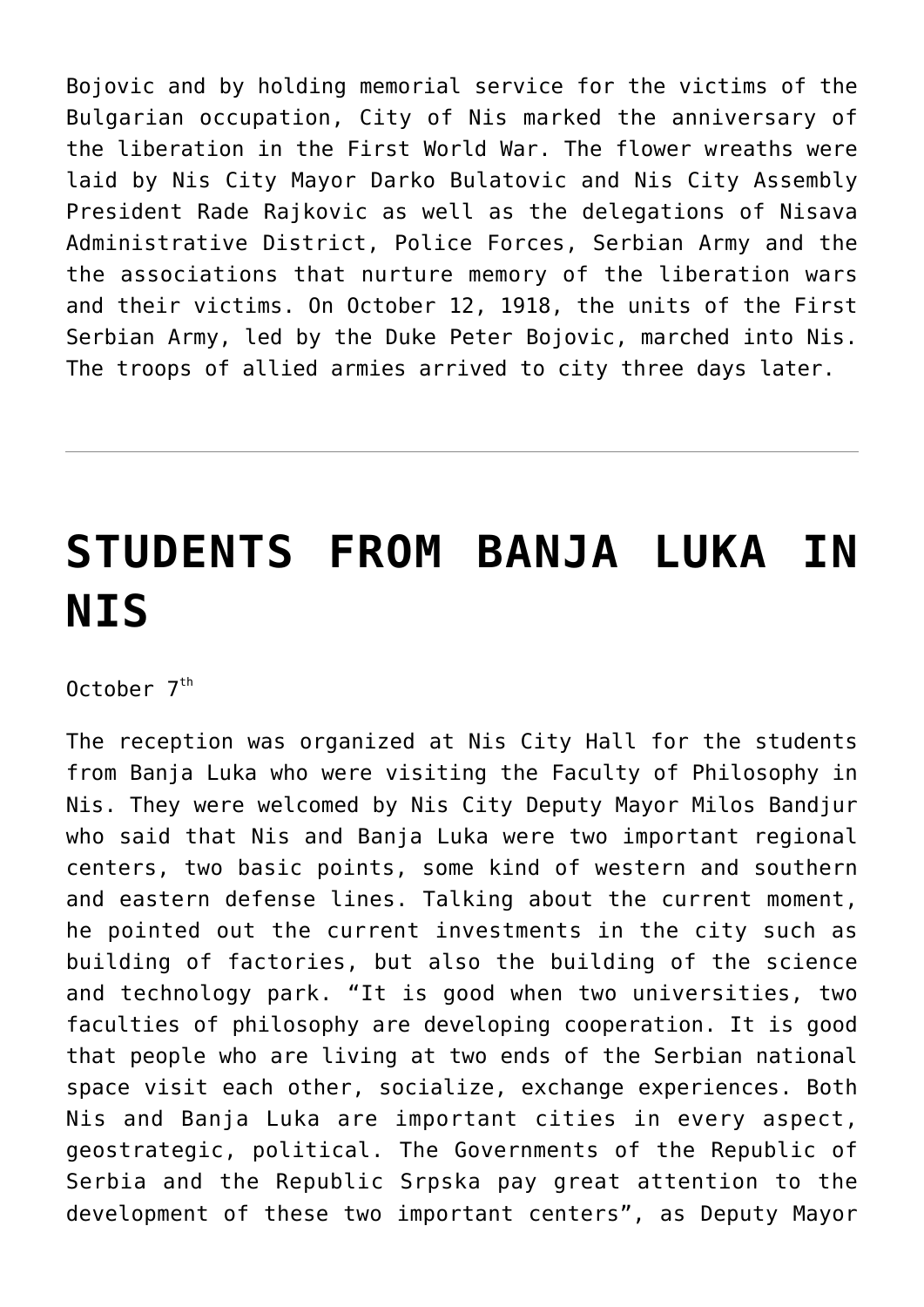Bandjur said on this occasion. Srdja Preradovic from the Faculty of Philosophy from Banja Luka thanked for the warm welcome on behalf of his fifty colleagues visiting Nis. "Some of us are for the third time in Nis and I am sure that my colleagues who are visiting Nis for the first time will feel as welcomed as I always felt each time I visited Nis. I hope that the cooperation between our two faculties will continue in the future".

#### **[JOY OF EUROPE MEETING IN NIS](https://www.gu.ni.rs/2017/10/07/joy-of-europe-meeting-in-nis/)**

October 7<sup>th</sup>

Nis City Deputy Mayor Milos Bandjur has met with the children from Macedonia, Bulgaria, Montenegro and Russia who are participating in the international meeting of children entitled Joy of Europe held in Nis. The children's meetings have been organized for the past 10 years by the Church ensemble Branko from Nis with the help of the Children's Cultural Center in Belgrade. This is the  $10<sup>th</sup>$  jubilee festival "Friendship Meetings – Joy of Europe" in Nis, and this year's motto of the festival has been inspired by the verses written by poet Mika Antic – *Every child has wings, he or she has just to remember where they grow hidden, and they will immediately fly*.